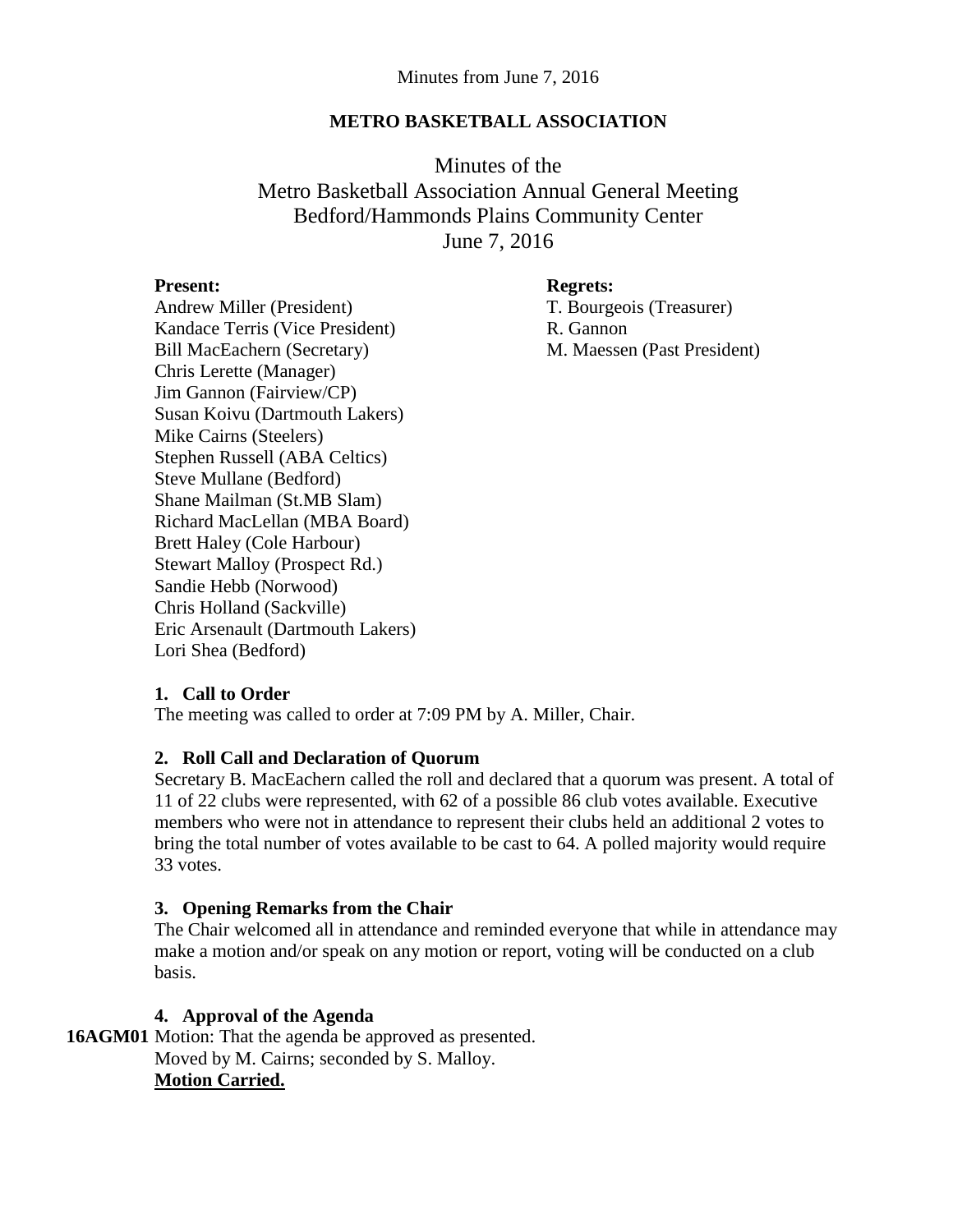## **5. Approval of Minutes from the Previous Meeting**

**16AGM02** Motion: That the minutes of the June 17, 2015 meeting be approved as presented.

Moved by S. Mullane; seconded by S. Koivu.

# **Motion Carried.**

## **6. President's Report**

A. Miller presented the President's Report in which he thanked the members of the Board, League Manager C. Lerette and Head Scorekeeper for their work, support and commitment. He appealed to the members to consider stepping forward and contributing as a member of the Board of Directors to ensure and the game continue to thrive.

**16AGM03** Motion: That the President's Report be accepted as presented.

Moved by M. Cairns; seconded by S. Malloy. **Motion Carried.**

# **7. Financial Report**

The Financial Report was presented on behalf of Treasurer T. Bourgeois by League Manager C. Lerette. He stated that this year we had a net surplus of just over \$12,600. The balance at the end of the fiscal year and available to start the 2016-2017 season was projected to be approximately \$59,000. Facility costs are expected to rise in the next year and this may reduce next year's balance.

Mr. Lerette explained that the statements presented contained an adjusted budget. The original budget was prepared on a basis of having 285 teams. A total of 303 teams registered and both additional revenue and expenses necessitated adjustments to the overall budget.

Differences from the adjusted budget included a change in billing for the gym at the Community Y from a flat seasonal rate to hourly billing and the failure of the Bench Bullying club to pay their dues. This club was suspended from play and will not be permitted to reenter the league until they are paid in full.

**16AGM04** Motion: That the Financial Report be accepted as presented.

Moved by C. Holland; seconded by S. Mullane.

# **Motion Carried.**

# **8. League Manager's Report**

C. Lerette presented his League Manager's Report stating that overall it had been a very successful season thanks to the efforts of all the people who volunteer their time. Mr. Lerette touched on a number of the items included in the report:

- o Divisional alignments proved to be much better this year with minimal changes at the break.
- o The change in the rules concerning penalties for illegal defence violations led to much more consistency as to how this was called.
- o The reduction to 10 shifts from 12 in U10 was also viewed as positive.
- o The move to tournament formats for playoffs provided a much better atmosphere for the players and was very popular.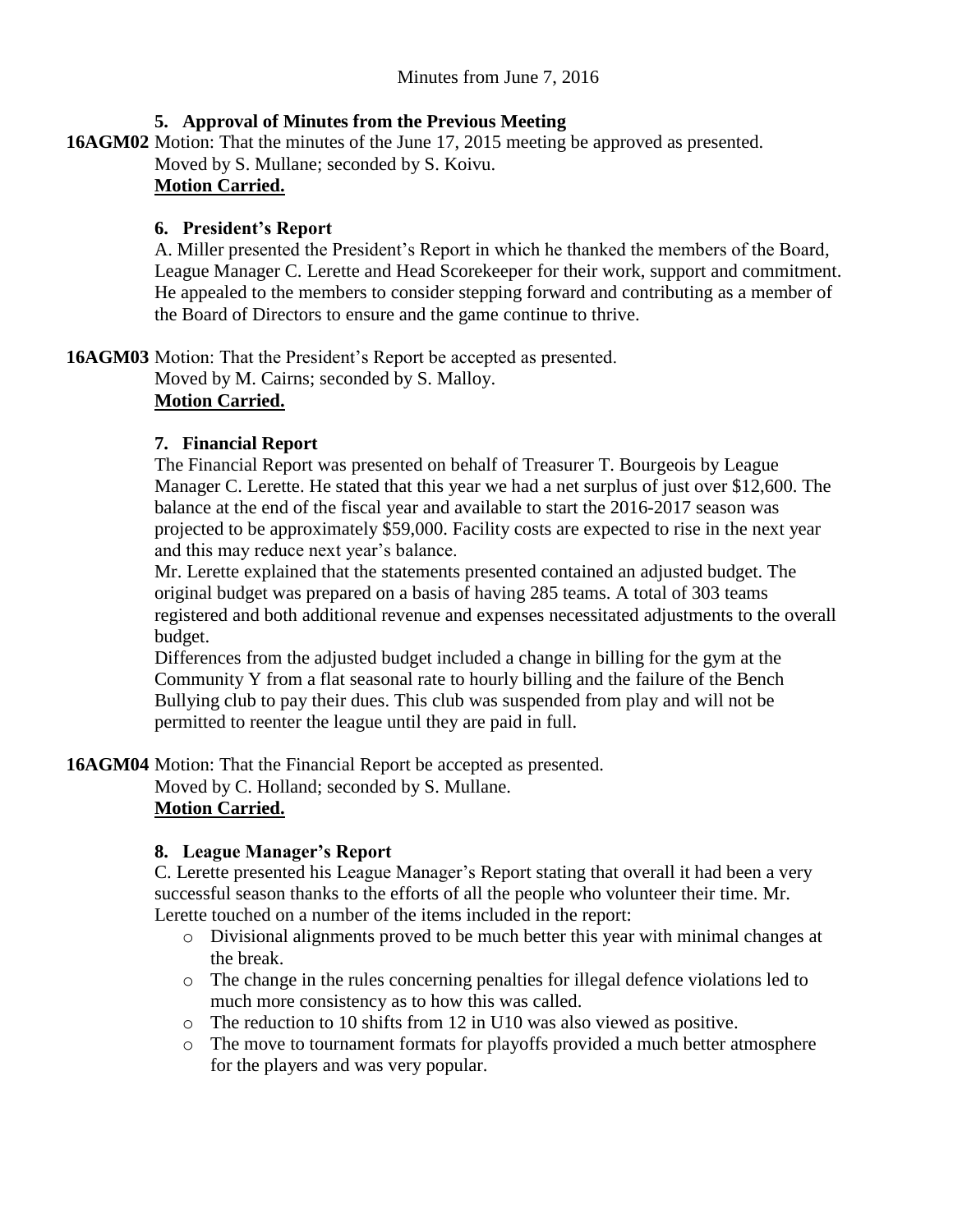- o There were few if any reports of problems with scorekeeper errors or issues. There were a great group of scorekeepers and Head Scorekeeper Brennan Curry did a great job.
- o Spectator behavior is getting worse. There were more than double the number of suspensions handed out to fans than to players and coaches this year.

**16AGM05** Motion: That the League Manager's Report be accepted as presented. Moved by S. Mullane; seconded by M. Cairns. **Motion Carried.**

## **9. Standing Committee Reports**

## **9.1 Rules Committee**

Committee Chair R. MacLellan presented the report stating that one proposal was brought forth for their consideration, that dealing with reducing the minimum number of players required for U12 games. The committee met on this issue and recommended against the proposal. As a result there are no changes to the rules being brought forward to the AGM.

16AGM06 Motion: Move to accept the Rules Committee report. Moved by S. Malloy; seconded by E. Arsenault. **Motion Carried.**

## **9.2 Constitution and By-Laws Committee**

Committee Chair B. MacEachern presented the committee's report stating that after a major review and a number of amendments to the Constitution and By-Laws last year, the committee elected to review the documents for inconsistancies and contradictions. A few minor items were noted but were not deemed significant enough to warrant amending the articles involved.

**16AGM07** Motion: Move to accept the Constitution and By-Laws Committee report. Moved by S. Malloy; seconded by B. Haley. **Motion Carried.**

### **10. Fee Structure for the 2015-2016 Season**

C. Lerette introduced this topic by stating that once again an increase is expected for facility rentals but the exact rates are unknown at this time. The proposed budget for next year would require a fee being set at \$1495 per team an increase of 1.3 percent. M. Cairns stated that it is possible that fees will double for the Bedford / Hammonds Plains Community Center gym. Mr. Lerette agreed that this was possible but due to our limited usage of this facility the difference could be handled within the proposed budget. J. Gannon asked about insurance fees at BNS and why it could not cover athletes across Sport Nova Scotia since so many play multiple sports. In response A. Miller stated that while we no longer deal with collecting insurance fees for BNS, this could be brought forward to their next meeting.

**16AGM08** Motion: Move that the MBA fees be set at a rate of \$1495 per team entered in the league.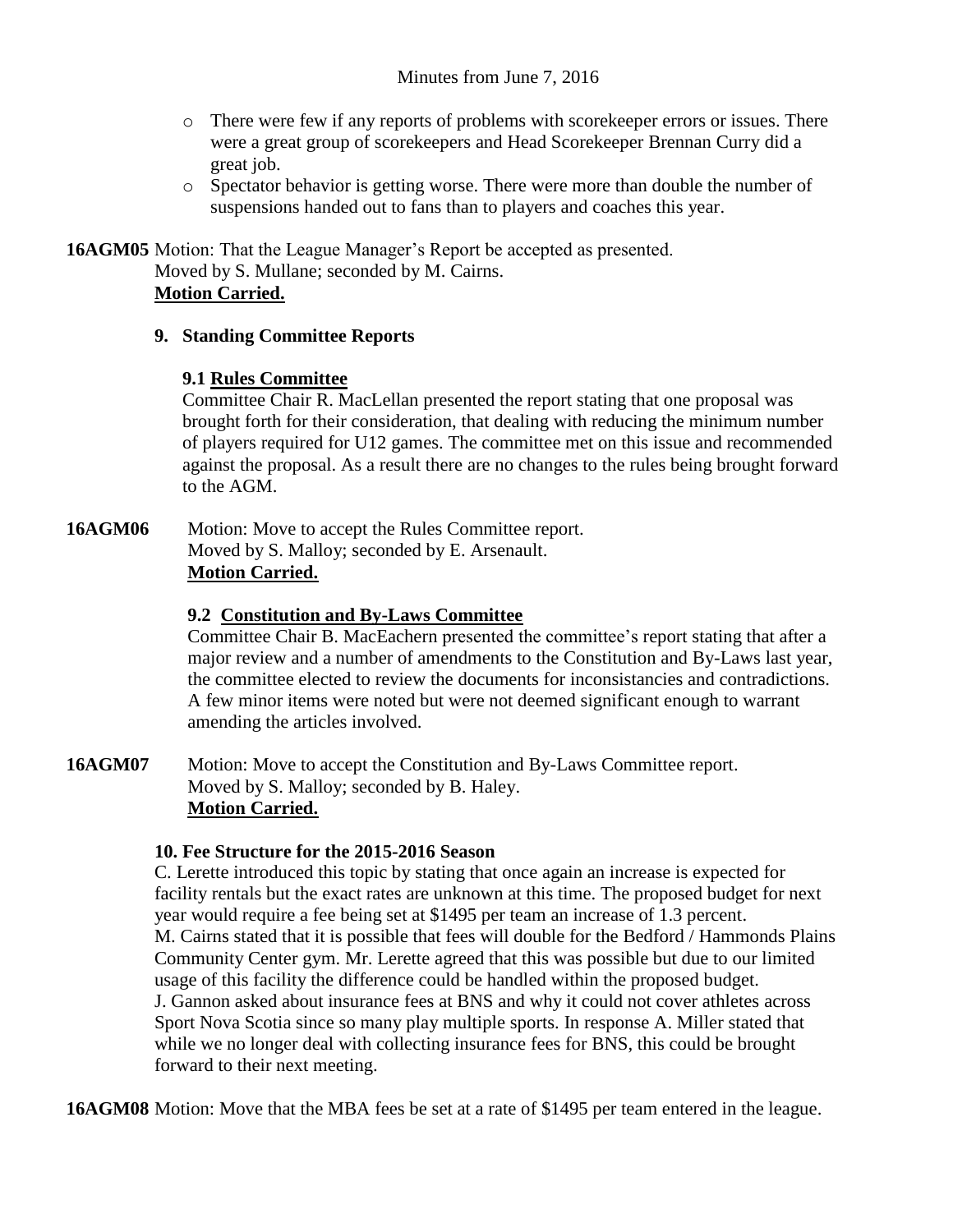Moved by C. Holland; seconded by S. Malloy. **Motion Carried.**

### **11. Election of Officers**

In the absence of Past President M. Maessen, A. Miller ceded the Chair to Secretary, B. Mac Eachern for the election of officers. Mr. Mac Eachern called for nominations from the floor for the executive positions of President, Vice-President, Secretary and Treasurer. The following candidates were nominated for the MBA Executive:

| President        | <b>Kandace Terris</b>  |
|------------------|------------------------|
| Vice-President - | <b>Stewart Malloy</b>  |
| Treasurer        | <b>Tammy Bourgeois</b> |
| Secretary        | Chris Holland          |

Seeing that there were no other nominations and that there were no contested positions, the Chair asked for a motion to approve the members of the Executive as presented.

**16AGM09** Motion: Move to close nominations and accept the Executive as presented.

Moved by S. Hebb; seconded by B. Haley.

## **Motion Carried.**

Mr. Mac Eachern then called for nominations from the floor for members at large to sit on the MBA Board of Directors. The following candidates were nominated for the MBA Board:

Brett Haley Mike Cairns Richard MacLellan Steve Mullane Rene Gannon Shane Mailman Eric Arsenault Bill Mac Eachern

The Chair upon seeing that there were no other nominations and that the total number of Directors including the Executive and Past President would not exceed the maximum of 15 members, concluded that there would be no contested positions. The Chair then asked for a motion to approve the Board as presented.

**16AGM10** Motion: Move to close nominations and accept the Board as presented. Moved by S. Russell; seconded by S. Koivu. **Motion Carried.**

### **12. Other Items as May Arise**

J. Gannon brought up the issue of game timing and that on a few occasions this year late games were cut short due to delays in earlier games. C. Lerette responded that we now have a policy to be followed on this and that it has to be re-enforced during the scorekeeper clinics as this is a responsibility which we place with them. He went on to state that there were only a couple of instances of game delays this year and that it has vastly improved.